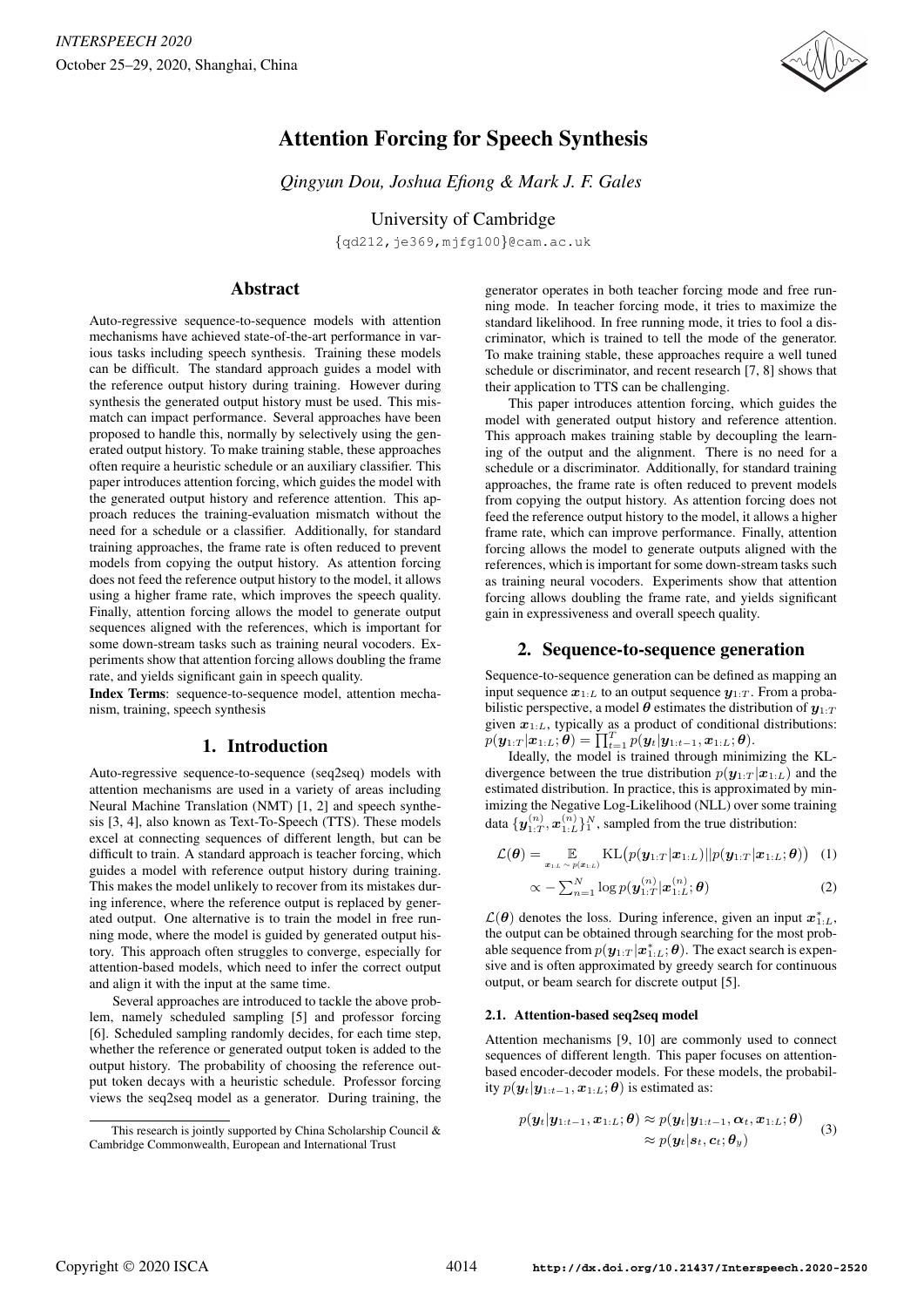

Figure 1: *Illustration of an attention-based encoder-decoder*

 $\theta = {\theta_u, \theta_s, \theta_c}$ .  $\alpha_t$  is an alignment vector (a set of attention weights).  $s_t$  is a state vector representing the output history  $y_{1:t-1}$ , and  $c_t$  is a context vector summarizing  $x_{1:L}$  for the prediction of  $y_t$ . Figure 1 and the following equations give a more detailed illustration of how  $\alpha_t$ ,  $s_t$  and  $c_t$  can be computed:

$$
\boldsymbol{h}_{1:L} = f(\boldsymbol{x}_{1:L}; \boldsymbol{\theta}_h) \tag{4}
$$

$$
\boldsymbol{s}_t = f(\boldsymbol{s}_{t-1}, \boldsymbol{y}_{t-1}; \boldsymbol{\theta}_s) \tag{5}
$$

$$
\boldsymbol{\alpha}_t = f(\boldsymbol{s}_t, \boldsymbol{h}_{1:L}; \boldsymbol{\theta}_{\alpha}) \tag{6}
$$

$$
\boldsymbol{c}_t = \sum_{l=1}^L \alpha_{t,l} \boldsymbol{h}_l \tag{7}
$$

$$
\hat{\boldsymbol{y}}_t \sim p(\boldsymbol{y}_t | \boldsymbol{s}_t, \boldsymbol{c}_t; \boldsymbol{\theta}_y) \tag{8}
$$

First the encoder maps  $x_{1:L}$  to an encoding sequence  $h_{1:L}$ . For each decoder time step,  $s_t$  is updated with  $y_{t-1}$ . Based on  $h_{1:L}$  and  $s_t$ , the attention mechanism computes  $\alpha_t$ , and then  $c_t$ . Finally, the decoder estimates a distribution based on  $s_t$ and  $c_t$ , and optionally generates an output token  $\hat{y_t}$ . Note that while illustrated with this form of attention, attention forcing is not limited to it.

#### 2.2. Training approaches

As shown in equations 1 and 2, minimizing the KL-divergence can be approximated by minimizing the NLL. This motivates teacher forcing, where the reference output history is given to the model, and the loss can be written as:

$$
\mathcal{L}_{y}^{(T)}(\boldsymbol{\theta}) = -\sum_{n=1}^{N} \sum_{t=1}^{T} \log p(\boldsymbol{y}_{t}^{(n)} | \boldsymbol{y}_{1:t-1}^{(n)}, \boldsymbol{x}_{1:L}^{(n)}; \boldsymbol{\theta}) \quad (9)
$$

This approach yields the correct model (zero KL-divergence) if the following assumptions hold: 1) the model is powerful enough ; 2) the model is optimized correctly; 3) there is enough training data to approximate the expectation shown in equation 1. However, these assumptions are often not true, hence the model is prone to mistakes that can accumulate across time.

In practice, the model is often assessed by some distance  $D$  between the reference  $y_{1:T}$  and the prediction  $\hat{y}_{1:T}$ . This motivates Minimun Bayes Risk training, which minimizes the expectation of  $\mathcal{D}(\mathbf{y}_{1:T}, \hat{\mathbf{y}}_{1:T})$ . This approach allows directly optimizing  $D$  [11, 12].  $D$  does not need to be differentiable, and  $y_{1:T}$  and  $\hat{y}_{1:T}$  do not need to be aligned. However, for many tasks such as TTS, there is no gold-standard distance metric, and the alignment can be essential.

Although defined for sequences,  $D$  is usually computed at sub-sequence level, e.g. BLEU score for NMT and  $L_p$  distance for TTS. So training the model to predict the reference output, based on erroneous output history, indirectly reduces the Bayes risk. One example is to train the model in free running mode, where the generated output history is given to the model, and the probability term in equation 9 becomes  $p(\bm{y}_t^{(n)} | \hat{\bm{y}}_{1:t-1}^{(n)}, \bm{x}_{1:L}^{(n)}; \bm{\theta}).$  This approach often struggles to converge, and several approaches are proposed to tackle this problem, namely scheduled sampling and professor forcing.

Scheduled sampling [5] randomly decides whether the reference or generated output is added to the history. For

this approach, the probability term in equation 9 becomes  $p(\mathbf{y}_t^{(n)} | \widetilde{\mathbf{y}}_{1:t-1}^{(n)}, \mathbf{x}_{1:t}^{(n)}; \theta)$ ;  $\widetilde{\mathbf{y}}_t = \mathbf{y}_t$  with probability  $\epsilon$ , and  $\hat{\mathbf{y}}_t$  otherwise  $\epsilon$  organizally decays from 1 to 0 with a beuristic sched otherwise.  $\epsilon$  gradually decays from 1 to 0 with a heuristic schedule. This approach improves the results in many cases [5], but sometimes lead to worse results [5, 13, 7]. One concern is the decay schedule not fitting the learning pace of the model, another is that  $\widetilde{y}_{1:t-1}$  is usually an inconsistent mixture of the reference and generated output. Professor forcing [6] is an alternative. During training, the model outputs two sequences for each input sequence, respectively in teacher forcing mode and free running mode<sup>1</sup>. The output and/or some hidden sequences are used to train a discriminator, which estimates the probability that a group of sequences is generated in teacher forcing mode. For the generator, there are two training objectives: 1) the standard NLL loss; 2) to fool the discriminator in free running mode, and optionally in teacher forcing mode. This approach regularizes the output and/or some hidden layers, encouraging them to behave as if in teacher forcing mode, at the expense of tuning the discriminator.

In terms of application to TTS, recent research has investigated scheduled sampling and variations of professor forcing. [7] and [8] both regularize the decoder states. As there is no standard distance metric, [7] designs a discriminator and uses the hinge version of adversarial loss. [8] uses  $L_1$  distance. [8] finds scheduled sampling beneficial, while [7] finds the opposite, showing that the schedule can be hard to tune.

To our knowledge, teacher forcing is the most standard training approach for TTS, especially when neural vocoders are used. To train neural vocoders, it is beneficial to let the seq2seq model generate sequences aligned with the references, and teacher forcing is the standard option. Section 4 will elaborate on this issue. To make teacher forcing perform better, the frame rate is often reduced, even though it introduces noise to the waveform. The reason is as follows. Speech is inherently continuous, and the output sequences have such high frame rate that adjacent frames are similar. Hence teacher forcing is prone to local optima where the model tends to copy the output history. Reducing frame rate alleviates this problem. Note that this is required by the training approach, not the model.

#### 3. Attention forcing

For attention-based seq2seq generation, we propose attention forcing. The basic idea is to use reference attention and generated output to guide the model during training. In attention forcing mode, the model does not need to learn to simultaneously infer the output and align it with the input. As the reference alignment is known, the decoder can focus on inferring the output, and the attention mechanism can focus on generating the correct alignment.

Let  $\theta$  denote the model trained with attention forcing, and later used for inference. In attention forcing mode, the probability  $p(\mathbf{y}_t|\mathbf{y}_{1:t-1}, \mathbf{x}_{1:L}; \hat{\theta})$  is estimated with the generated output  $\hat{\mathbf{y}}_{1:t-1}$  and the reference alignment  $\alpha_t$ , so equation 3 becomes:

$$
p(\boldsymbol{y}_t | \boldsymbol{y}_{1:t-1}, \boldsymbol{x}_{1:L}; \hat{\boldsymbol{\theta}}) \approx p(\boldsymbol{y}_t | \hat{\boldsymbol{y}}_{1:t-1}, \boldsymbol{\alpha}_t, \boldsymbol{x}_{1:L}; \hat{\boldsymbol{\theta}}) \approx p(\boldsymbol{y}_t | \hat{\boldsymbol{s}}_t, \hat{\boldsymbol{c}}_t; \hat{\boldsymbol{\theta}}_y)
$$
(10)

 $\hat{\mathbf{s}}_t$  and  $\hat{\mathbf{c}}_t$  denote the state vector and context vector generated by  $\hat{\theta}$ . Details of attention forcing can be illustrated by figure 2,

<sup>&</sup>lt;sup>1</sup>The term "teacher forcing", as well as "attention forcing", can refer to either an operation mode, or the approach to train a model in that operation mode. An operation mode can be used not only to train a model, but also to generate from it.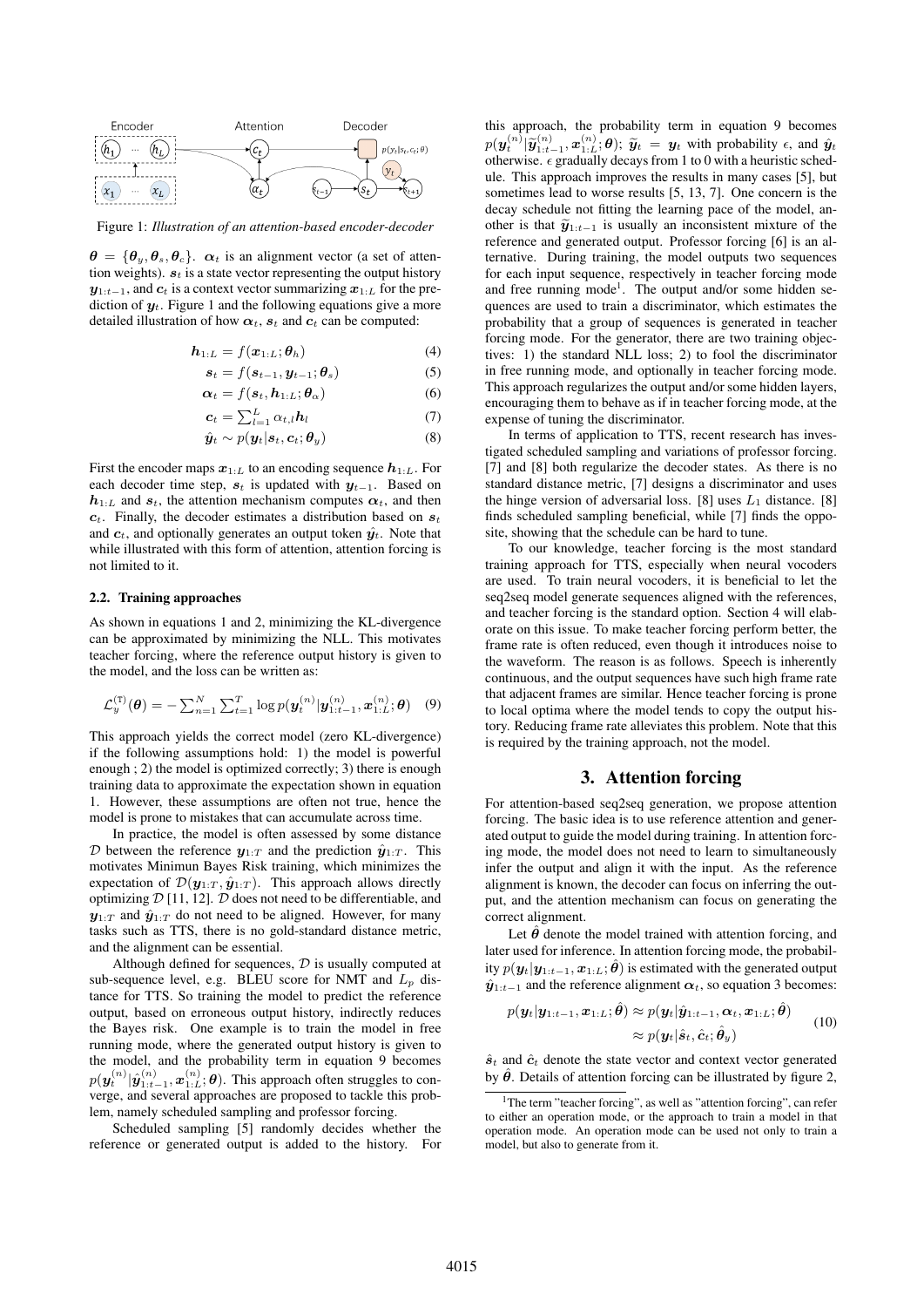

Figure 2: *Illustration of attention forcing*

as well as the following equations:

$$
\boldsymbol{h}_{1:L} = f(\boldsymbol{x}_{1:L}; \boldsymbol{\theta}_h) \qquad \hat{\boldsymbol{h}}_{1:L} = f(\boldsymbol{x}_{1:L}; \hat{\boldsymbol{\theta}}_h) \qquad (11)
$$

$$
\mathbf{s}_{t} = f(\mathbf{s}_{t-1}, \mathbf{y}_{t-1}; \boldsymbol{\theta}_{s}) \qquad \hat{\mathbf{s}}_{t} = f(\hat{\mathbf{s}}_{t-1}, \hat{\mathbf{y}}_{t-1}; \hat{\boldsymbol{\theta}}_{s}) \tag{12}
$$

$$
\boldsymbol{\alpha}_t = f(\boldsymbol{s}_t, \boldsymbol{h}_{1:L}; \boldsymbol{\theta}_{\alpha}) \qquad \hat{\boldsymbol{\alpha}}_t = f(\hat{\boldsymbol{s}}_t, \hat{\boldsymbol{h}}_{1:L}; \hat{\boldsymbol{\theta}}_{\alpha}) \qquad (13)
$$

$$
\hat{\boldsymbol{c}}_t = \sum_{l=1}^L \alpha_{t,l} \hat{\boldsymbol{h}}_l \tag{14}
$$

$$
\hat{\boldsymbol{y}}_t \sim p(\boldsymbol{y}_t | \hat{\boldsymbol{s}}_t, \hat{\boldsymbol{c}}_t; \hat{\boldsymbol{\theta}}_y) \tag{15}
$$

The right side of the equations 11 to 13, as well as equations 14 and 15, show how the attention forcing model  $\hat{\theta}$  operates.  $\hat{s}_t$ is computed with  $\hat{\mathbf{y}}_{1:t-1}$ . While an alignment  $\hat{\alpha}_t$  is generated by  $\hat{\theta}$ , it is not used by the decoder, because  $\hat{c}_t$  is computed with the reference alignment  $\alpha_t$ . In most cases,  $\alpha_t$  is not available. One option of obtaining it is shown by the left side of equations 11 to 13: to generate  $\alpha_t$  from a teacher forcing model  $\theta$ .  $\theta$  is trained in teacher forcing mode, as shown in equation 9, and generates  $\alpha_t$ , also in teacher forcing mode.

During training, there are two objectives: to infer the reference output and to imitate the reference alignment. The respective loss functions are:

$$
\mathcal{L}_{y}^{(\mathtt{A})}(\hat{\boldsymbol{\theta}}) = -\sum_{n=1}^{N} \sum_{t=1}^{T} \log p(\boldsymbol{y}_{t}^{(n)} | \hat{\boldsymbol{y}}_{\leq t}^{(n)}, \boldsymbol{\alpha}_{t}^{(n)}, \boldsymbol{x}_{1:L}^{(n)}; \hat{\boldsymbol{\theta}}) \tag{16}
$$

$$
\mathcal{L}_{\alpha}^{(\mathtt{A})}(\hat{\boldsymbol{\theta}}) = \sum_{n=1}^{N} \sum_{t=1}^{T} \mathrm{KL}(\boldsymbol{\alpha}_t^{(n)} || \hat{\boldsymbol{\alpha}}_t^{(n)})
$$
(17)

As an alignment corresponds to a categorical distribution, KLdivergence is a natural difference metric. The two losses can be jointly optimized as  $\mathcal{L}_{y,\alpha}^{(A)} = \mathcal{L}_{y}^{(A)} + \gamma \mathcal{L}_{\alpha}^{(A)}$ .  $\gamma$  is a scaling factor that should be set according to the dynamic range of the two losses. Our default optimization option is as follows.  $\theta$  is trained in teacher forcing mode, and then fixed to generate the reference attention.  $\hat{\theta}$  is trained with the joint loss  $\mathcal{L}_{y,\alpha}^{(\text{A})}$ . This option makes training more stable, most probably because the reference attention is the same in each epoch. An alternative is to train  $\theta$  and  $\hat{\theta}$  simultaneously to save time. Another is to tie (parts of)  $\theta$  and  $\hat{\theta}$  to save memory.

At inference stage, the attention forcing model operates in  $\sum_{l=1}^{L} \hat{\alpha}_{t,l} \hat{\boldsymbol{h}}_l$ . The decoder is guided by  $\hat{\boldsymbol{\alpha}}_t$ , instead of  $\boldsymbol{\alpha}_t$ . free running mode. In this case, equation 14 becomes  $\hat{c}_t$  =

Intuitively, attention forcing, as well as scheduled sampling and professor forcing, is in the middle of teacher forcing and free running. An advantage of attention forcing is that it does not require a schedule or a discriminator, which can be difficult to tune. In terms of regularization, attention forcing is similar to professor forcing. The output layer of the attention mechanism is regularized, and the KL-divergence is a well-established difference metric. [7] and [8] also perform hidden layer regularization, and both regularize the decoder states, for which there is not a natural difference metric. [7] introduces a specific discriminator; [8] experiments with  $L_1$  loss, and one concern is the implicit assumption that the states are in  $L_1$  space.

The effect of regularization on attention mechanisms has been studied in previous work [14, 15, 16], where alternative approaches of obtaining reference attention are introduced. [16] and [14] require collecting extra data for reference attention, and [15] uses a statistical machine translation model to estimate them. In contrast, we propose to generate the reference attention with a teacher forcing model, which can be trained simultaneously with the attention forcing model.

Our previous work [17] shows that it can be challenging to apply attention forcing to seq2seq tasks where the attention is complicated, e.g. non-monotonic attention in NMT. Methods tacking this issue have been investigated and will be presented in the future. Another challenge of attention forcing is that when applying it to models without an attention mechanism, attention needs to be defined first. For convolutional neural networks, for example, attention maps can be defined based on the activation or gradient [18]. Some recent work on TTS [19, 20, 21, 22] uses a duration model instead of attention. In this case, one-hot alignment vectors can be defined according to the duration of input tokens.

### 4. Application to speech synthesis

Attention forcing has a feature that is desirable for many tasks such as TTS: when the reference alignment is given, the generated output will be aligned with the reference. The goal for TTS is to map characters  $x_{1:L}$  to waveform  $w_{1:J}$ . The direct mapping is difficult, largely due to the dramatic difference in length. In the state-of-the-art TTS pipeline, a frame-level model  $\theta$  maps  $x_{1:L}$  to vocoder features  $y_{1:T}$ , and a waveform-level model  $\phi$ maps  $y_{1:T}$  to  $w_{1:J}$  [3].  $\theta$  is an attention-based seq2seq model that handles alignment [13, 3];  $\phi$  is a neural vocoder, which does not deal with alignment [23, 24, 25, 26].

The training dataset  $\{w_{1:J}^{(n)}, x_{1:L}^{(n)}\}^N_1$  usually contains pairs of waveform  $w_{1:J}^{(n)}$  and text  $x_{1:L}^{(n)}$ . To simplify notations, the superscript  $(n)$  is omitted by default in the following discussion. For each  $w_{1:J}$ ,  $y_{1:T}$  can be extracted. The frame-level model  $\theta$ is trained with  $\{x_{1:L}, y_{1:T}\}$ . The waveform-level model  $\phi$  can be trained with  $\{y_{1:T}, w_{1:J}\}$ , or  $\{\hat{y}_{1:T}, w_{1:J}\}$ , where  $\hat{y}_{1:T}$  is generated by  $\theta$ . Training with  $\hat{y}_{1:T}$  allows  $\phi$  to fix some mistakes made by  $\theta$ , but this is only possible when  $\hat{y}_{1:T}$  is aligned with  $w_{1:J}$ . To ensure the alignment, the standard approach is to train  $\theta$  in teacher forcing mode, and then generate from it in the same mode. This paper proposes an alternative approach: to use attention forcing instead of teacher forcing. As analyzed in section 3, training  $\theta$  with attention forcing improves its performance. Furthermore, in attention forcing mode, each output  $\hat{y}_t$  is predicted based on  $\hat{y}_{1:t-1}$  instead of  $y_{1:t-1}$ , hence  $\hat{y}_{1:T}$ is more likely than in teacher forcing mode to contain errors that  $\theta$  makes at inference stage. Note that if  $\theta$  is trained with scheduled sampling or professor forcing, it is often not possible to predict, based only on generated output history, a vocoder feature sequence aligned with the reference waveform.

TTS has an inherently continuous output space. Hence during training, it is often assumed that the output tokens follow a certain type of distribution, so that minimizing the loss  $\mathcal{L}_y^{(\text{A})}$ shown in equation 16 can be approximated by minimizing some simple distance metric between  $y_{1:T}$  and  $\hat{y}_{1:T}$ . For example, assuming that the distribution shown in equation 10 is Gaussian, minimizing  $\mathcal{L}_y^{(A)}$  is equivalent to minimizing the average Euclidean distance:  $\mathcal{L}_{y}^{(\text{A})}(\hat{\theta}) \propto \sum_{n=1}^{N} \sum_{t=1}^{T} ||y_t^{(n)} - \hat{y}_t^{(n)}||.$ At inference stage, the exact search from  $p(\hat{\mathbf{y}}_{1:T} | \hat{\mathbf{x}}_{1:L}^*, \theta)$  is approximated by greedy search.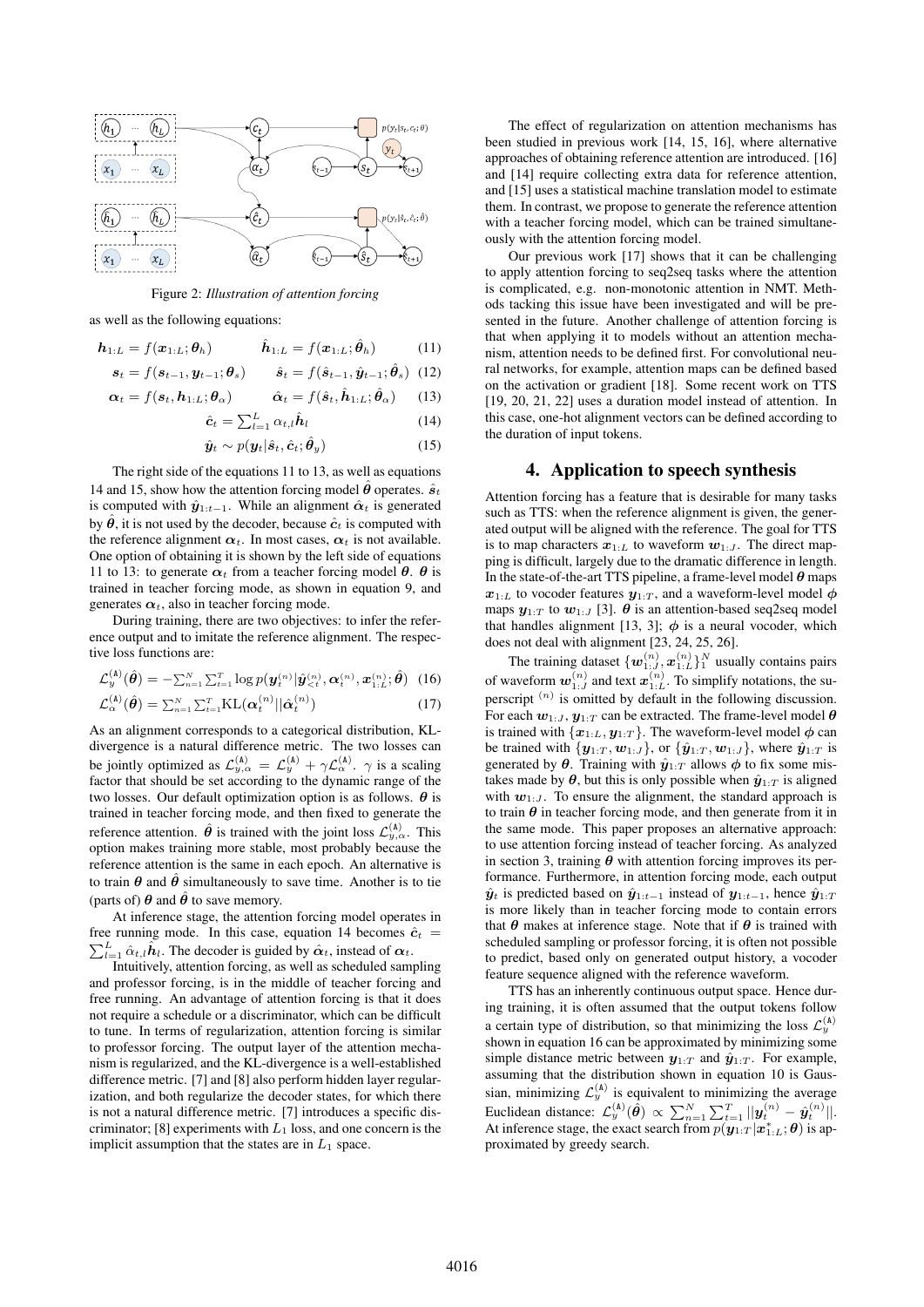

Figure 3: *Listening tests comparing 100Hz and 200Hz models; frame-level models trained with (a) teacher forcing, (b) attention forcing; waveform generated using a PML vocoder*

## 5. Experiments

The TTS experiments are conducted on LJ dataset [27], which contains 13100 utterances from a single speaker. The utterances vary in length from 1 to 10 seconds, totaling approximately 24 hours. The training-validation-test split is 13000-50-50. The speech is down-sampled to 16kHz for the neural vocoder. The default frame rate is 200Hz, which is common for TTS, and is sometimes reduced to 100Hz for comparison. The reference vocoder features are extracted with PML vocoder [28], as a study comparing various vocoders shows that PML has the best overall performance [29].

The frame-level seq2seq models and their training are the same as the Tacotron described by Table 1 in [13], except that: 1) the decoder target is PML features; 2) the attention mechanism is the hybrid (content-based + location-based) attention [10]; 3) each decoding step predicts 5 frames; 4) some models are trained with Attention Forcing (AF). The waveform-level models and their training are the same as the Hierarchical Recurrent Neural Network (HRNN) neural vocoder in [30], except that 1) the Gated Recurrent Unit (GRU) [31] dimension is 512; 2) each recurrent tier uses one layer of GRU; 3) the frequencies for tiers 0 to 3 are respectively 16, 8, 2 and 0.4kHz. The neural vocoders are trained with Teacher Forcing (TF). The seq2seq models are trained with TF or AF. The scaling factor  $\gamma$  is 50. During inference, all the models operate in free running mode.

For TTS, human perception is the best metric for overall speech quality. Hence the models are compared in subjective listening tests. Over 30 workers from Amazon Mechanical Turk are instructed to listen to pairs of utterances, and indicate which has better overall quality. Each comparison includes five pairs of utterances from the test set. So the test set is subjectively evaluated about three times. In addition, global variance is computed for each model, to objectively measure the expressiveness [32]; it is averaged over the test set and feature dimensions.

To see the impact of AF on frame rate, two pairs of seq2seq models are trained. The first pair,  $\{\theta_1, \theta_2\}$ , is trained with TF;  $\theta_1$  and  $\theta_2$  operate at 100Hz and 200Hz respectively. The second pair,  $\{\hat{\theta}_1, \hat{\theta}_2\}$ , has the same frame rates, but is trained with AF. PML vocoders map the features to speech. Figure 3 (a) shows the result of the listening test comparing  $\{\theta_1, \theta_2\}$ , and figure 3 (b) is the equivalent for  $\{\hat{\theta}_1, \hat{\theta}_2\}$ . Each number indicates a percentage of preference. The results show that reducing the frame rate is beneficial for TF, despite the introduction of some noise. In contrast, AF allows the use of a higher frame rate, which improves the speech quality. We strongly encourage listening to the samples, which clearly demonstrates the differences.<sup>2</sup>

To see the impact of AF for seq2seq models, the best TF model  $\theta_1$  is compared with the best AF model  $\hat{\theta}_2$ . Figure 4 (a) shows the result: AF yields better performance. As for expres-



Figure 4: *Listening tests comparing teacher forcing and attention forcing; waveform generated using (a) PML vocoder (b,c) neural vocoder*

Table 1: *Global variance of vocoder features generated by different models, computed over the test set, averaged over all sequences and dimensions*

| Training          | 200Hz | Global variance<br>100Hz |
|-------------------|-------|--------------------------|
| Teacher forcing   | 0.39  | 0.54                     |
| Attention forcing | 0.71  | 0.70                     |

siveness, table 1 shows the global variances of all the models. It can be seen that AF yields more expressiveness than TF. Doubling the frame rate results in less expressiveness for TF, but not for AF. One likely reason is that AF prevents the model from copying the output history. Note the consistency between table 1 and figure 3, i.e. expressiveness and preference, indicating that expressiveness is important for overall quality. While speed is not the focus of this work, it can be important for TTS, and is reported here for information. For the 200Hz models, one iteration takes about 3.0s with TF, and 2.6s with AF; generating one second of feature sequence takes about 0.64s. For the 100Hz models, the time is halved thanks to shorter sequences.

Next, completely neural TTS systems are built, to investigate the synergy between AF and neural vocoders. For a TF system, a neural vocoder  $\phi$  is trained with the vocoder features generated by  $\theta$  in TF mode. For an AF system, a neural vocoder  $\hat{\phi}$  is trained with the vocoder features generated by  $\hat{\theta}$  in AF mode. Figure 4 (a) and (b) show that AF works better with neural vocoders: when PML vocoders are replaced by neural vocoders, the AF system outperforms the TF system even further. Figure 4 (b) and (c) show that AF results in the best neural TTS system. An extra finding is that for TF systems, neural vocoders can fix issues caused by high frame rate. While figure 3 (a) shows that  $\theta_1$  outperforms  $\theta_2$ , figure 4 (b) and (c) show that a neural vocoder can help  $\theta_2$  surpass  $\theta_1$ . One likely reason is that the neural vocoder alleviates the loss of expressiveness caused by high frame rate.

#### 6. Conclusion

This paper introduces attention forcing, which guides a seq2seq model with generated output history and reference attention. This approach can train the model to recover from its mistakes without the need for a schedule or a classifier. In addition, it allows the use of a higher frame rate, as it prevents the model from copying the output history. Finally, it allows the model to generate output sequences aligned with the references, which can be important for down-stream tasks such as training neural vocoders. The experiments show that attention forcing allows doubling the frame rate and yields significant gain in expressiveness and overall speech quality.

<sup>2</sup>The code and samples generated by each model are available at http://mi.eng.cam.ac.uk/~qd212/ispc2020